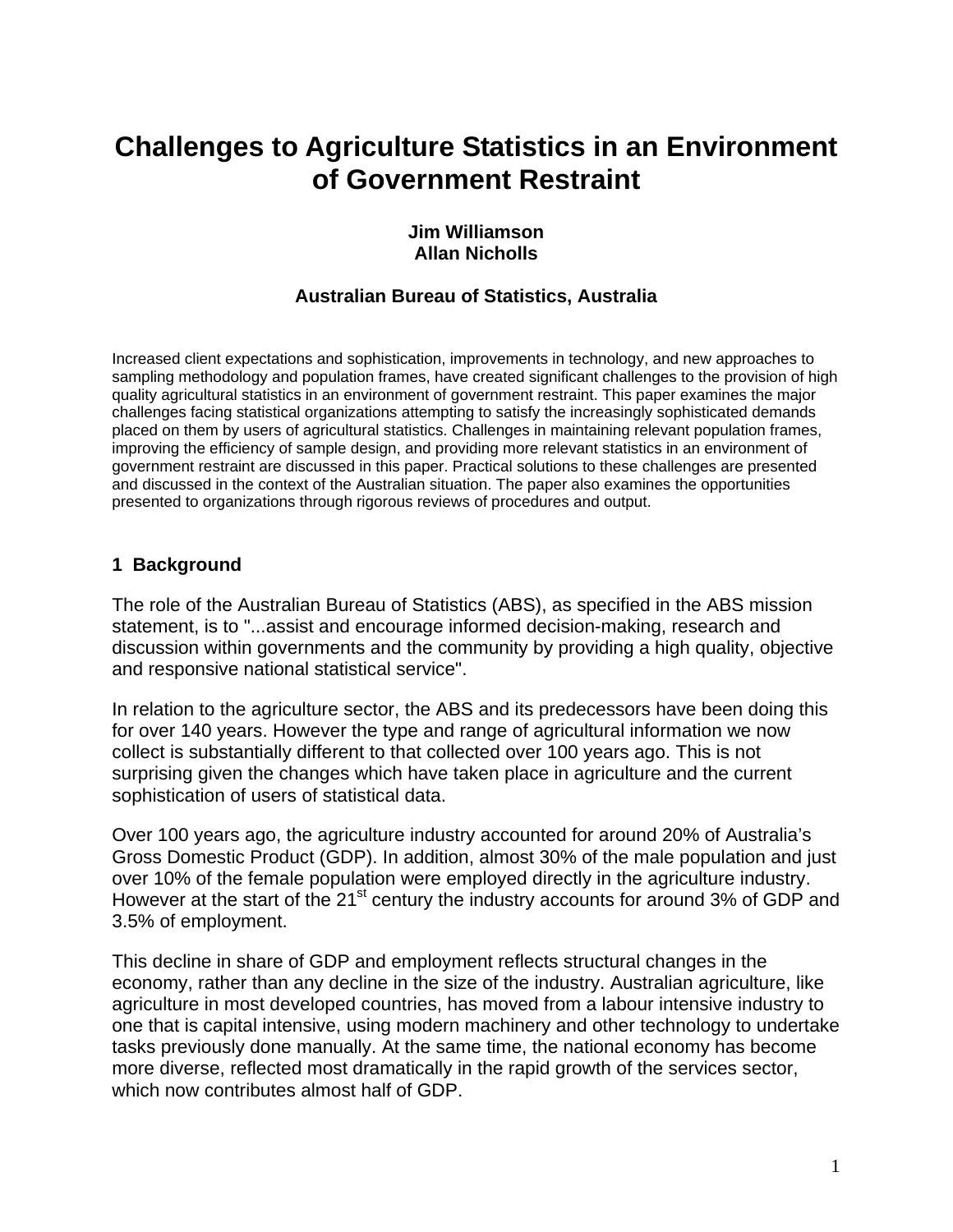However, despite the relative decline in GDP, agriculture is still a very important sector from other perspectives. It utilizes a large proportion of natural resources, accounting for 70% of stored water use and almost 60% of Australia's land area. In regional and rural areas, it is a significant employer and the life-blood of many rural towns. At a more personal level, Australian agriculture directly affects every person in Australia (and a significant proportion of people living in many other countries) through the quality and availability of the food it produces.

# **2 Expansion in demand for data**

In recent times, and in particular the past 10 years, demands for data have changed significantly, with an increasing interest in issues relating to environmental and economic sustainability. Demand for data on traditional items of production and yields remains strong, with these new demands an additional requirement.

Traditionally, core agricultural data focused on production data, specifically area of each crop planted, the quantity harvested and numbers of livestock held and sold for each type of livestock. This information was used by National Accountants to estimate agriculture's contribution to the economy, and by other users to monitor the development of the agricultural industry in terms of types of commodities produced and the areas in which particular commodities and activities were expanding or contracting.

For most of the  $20<sup>th</sup>$  century this information was sufficient to meet the needs of policy makers involved in the agricultural industry. However towards the end of the  $20<sup>th</sup>$ century, there has been increasing pressure to expand the dataset to include more information on matters relating to the sustainability of the industry. Policy makers are now asking questions such as:

- Can the current rate of expansion in agriculture be maintained in the long term?
- Are natural resources being utilized by the most efficient industries?
- Is the cost to natural resources exceeding the benefits received from their exploitation?
- Are farmers earning enough to maintain the natural resource base in an acceptable condition?
- What management practices do the more profitable farmers use?

Data to provide answers to these questions are not easy to find, and increasingly the satisfaction of these demands results in additional challenges for statistical organisations. With the increasing sophistication and power of models used to measure, for example, the impact of agriculture on the environment, users now require data at very fine geographic levels so that regional issues can be examined in detail. Indeed, data is required for input to Geographic Information Systems (GIS), so that it can be overlayed with other spatial data. This demand for more information and finer level data comes at a time when additional funding is difficult to obtain.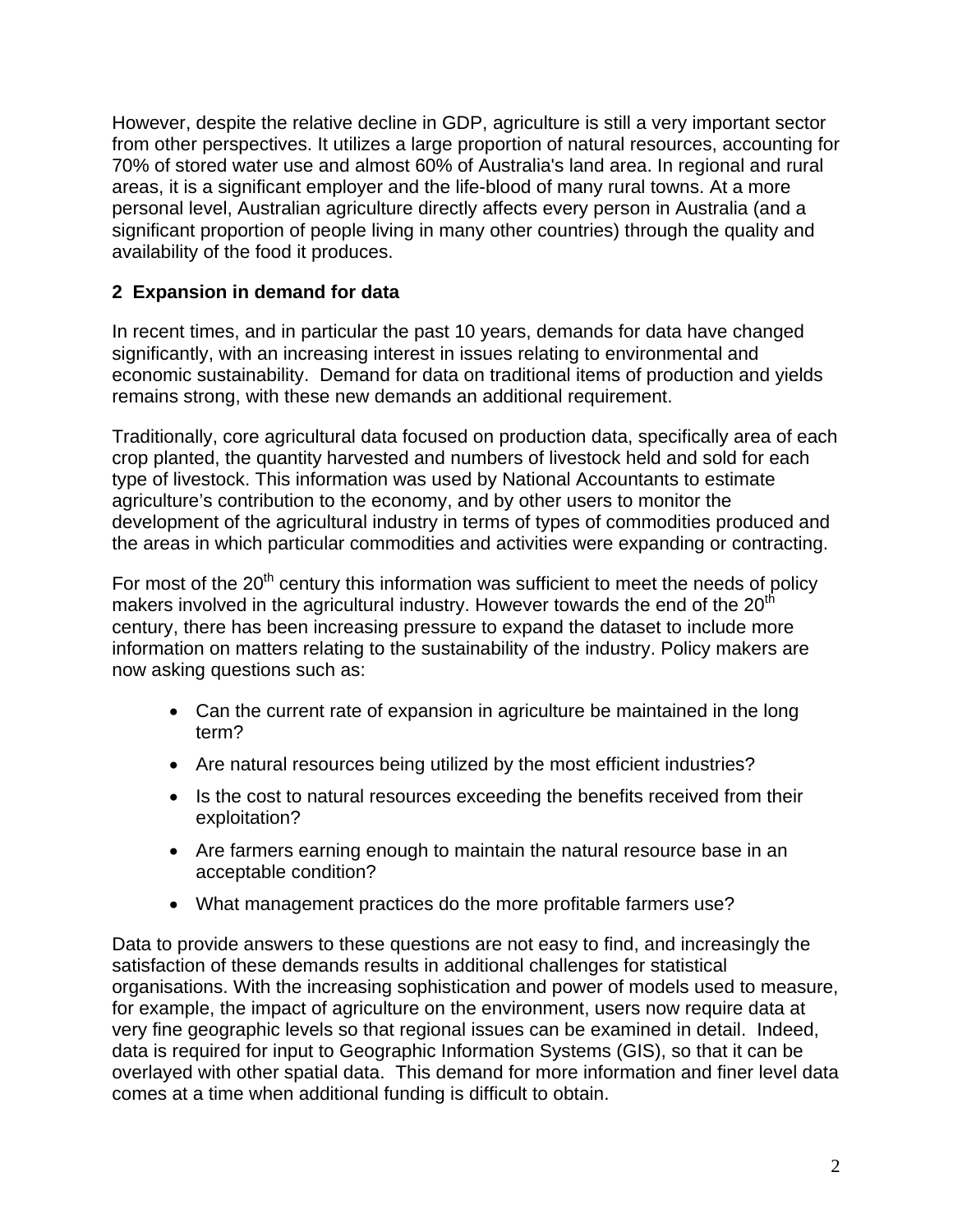#### **3 How do we achieve more with less?**

There are a number of strategies which the ABS has adopted to help satisfy increasing demand for agricultural statistics within an environment of government funding restraint. Most important has been the realization that it is not just agriculture statistics that are now subject to a more rigorous justification of their existence. Almost all government agencies and private organizations are subject to similar constraints.

Far from being a problem, the ABS sees this dilemma as a way of achieving more useful and relevant statistics as a result of more rigorous assessment of all new and existing data requirements.

To improve our ability to satisfy new demands for agricultural statistics in an environment of restraint, the ABS has adopted the following strategies, (further details of which are given below):

- a) the use of Information Development Plans for each major field of statistics, to ensure that correct priorities are assigned to data needs
- b) increased use of sample surveys rather than undertaking complete enumerations
- c) increased use of alternative sources of data, particularly the use of administrative data and linking of existing datasets
- d) use of latest technology to process and disseminate data more efficiently
- e) undertaking regular reviews of processes to ensure that the most effective methods and business structure are used in production of statistics
- f) investigating all potential sources of funding for high priority data needs

#### *3.1 Use of Information Development Plans*

Information Development Plans (IDPs) aim to establish an agreed understanding of Australia's statistical priorities and establish a shared responsibility between the ABS and major users and data custodians for collaborative work that will address identified unmet statistical needs.

An IDP is an agreement, developed as a joint effort between key stakeholders, that defines the suite of information required to support policy in a particular field of statistics. Each IDP embodies three kinds of knowledge, and a shared commitment, to statistical development activity:

- demand for information a picture of the statistics that would ideally support informed design and evaluation of policy, other decision-making, research and community discussion
- supply of information (including raw data that might be used to create statistics) - a picture of the existing data pool that might satisfy the demand for information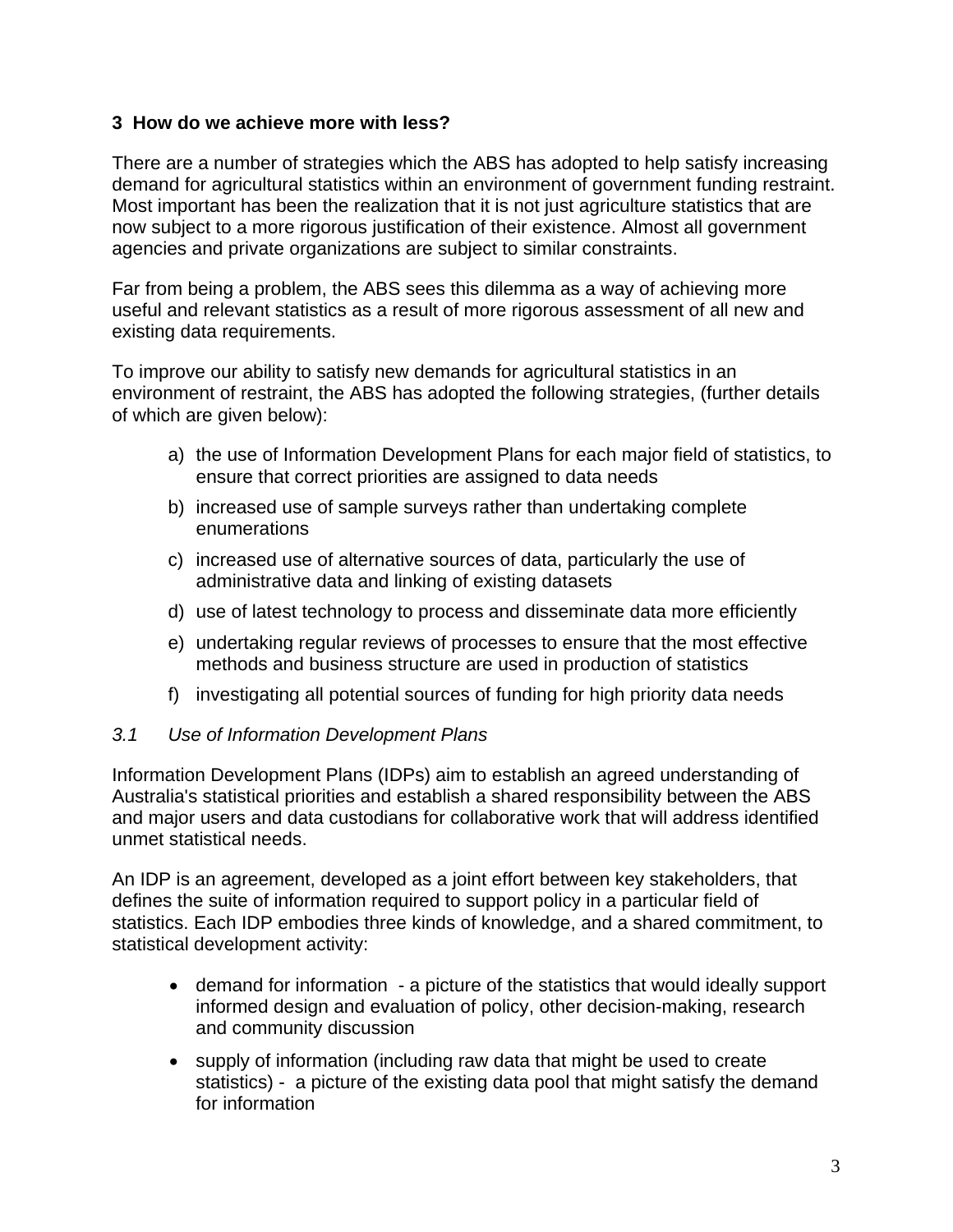• agreed statistical development activity - identified through the comparison of demand and supply, together with a rigorous assessment of relative priorities of unmet data needs.

Some of the agreed outcomes from the Agriculture IDP include:

- a renewed focus on methods to improve timeliness and accuracy of agricultural data from the existing agricultural collections
- testing of a strategy to link data from the Census of Population and Housing with the Agricultural Census
- a proposal to classify 2005-06 Agricultural Census data to meshblocks (small geographic areas comprising around 30 households, the boundaries of which also take into account significant natural features such as rivers, mountain ranges, and local government area boundaries) to allow fine level geographic data to be released from the census. This outcome will be subject to funding by users of the data.
- a realization by users of statistics that the ABS cannot fund all high priority data needs alone.

#### *3.2 Increasing use of sample surveys*

The use of sample surveys to satisfy new demands for high quality agriculture related data has enabled the ABS to satisfy these demands with minimal additional cost and provider load.

Commencing in 1997-98 the ABS replaced the (previously annual) Agriculture Census with a sample survey for four years out of every five. This approach continued to satisfy essential data needs while producing significant savings in resources as well as provider load.

Since then, new surveys have been developed to collect information about important environmental issues. These include a survey to measure the extent of dryland salinity and the strategies adopted by farmers to manage and prevent it; and a survey on water usage and irrigation management on farms.

Both these surveys selected respondents based on answers to trigger questions contained on prior Agricultural Census/Survey collections. This approach enabled the survey to target those respondents who were involved in the issues which were the subject of the survey. This method provides much higher quality data from a much smaller sample than would have been the case if a random sample of farmers had been selected for the collection.

It is worth noting that the move to sample surveys has created challenges in maintaining an up to date population frame for agricultural statistics. The solution to this challenge has been to adopt the Australian Business Register (ABR) as the new population frame for agriculture surveys commencing from 2005-06 reference period. The ABR was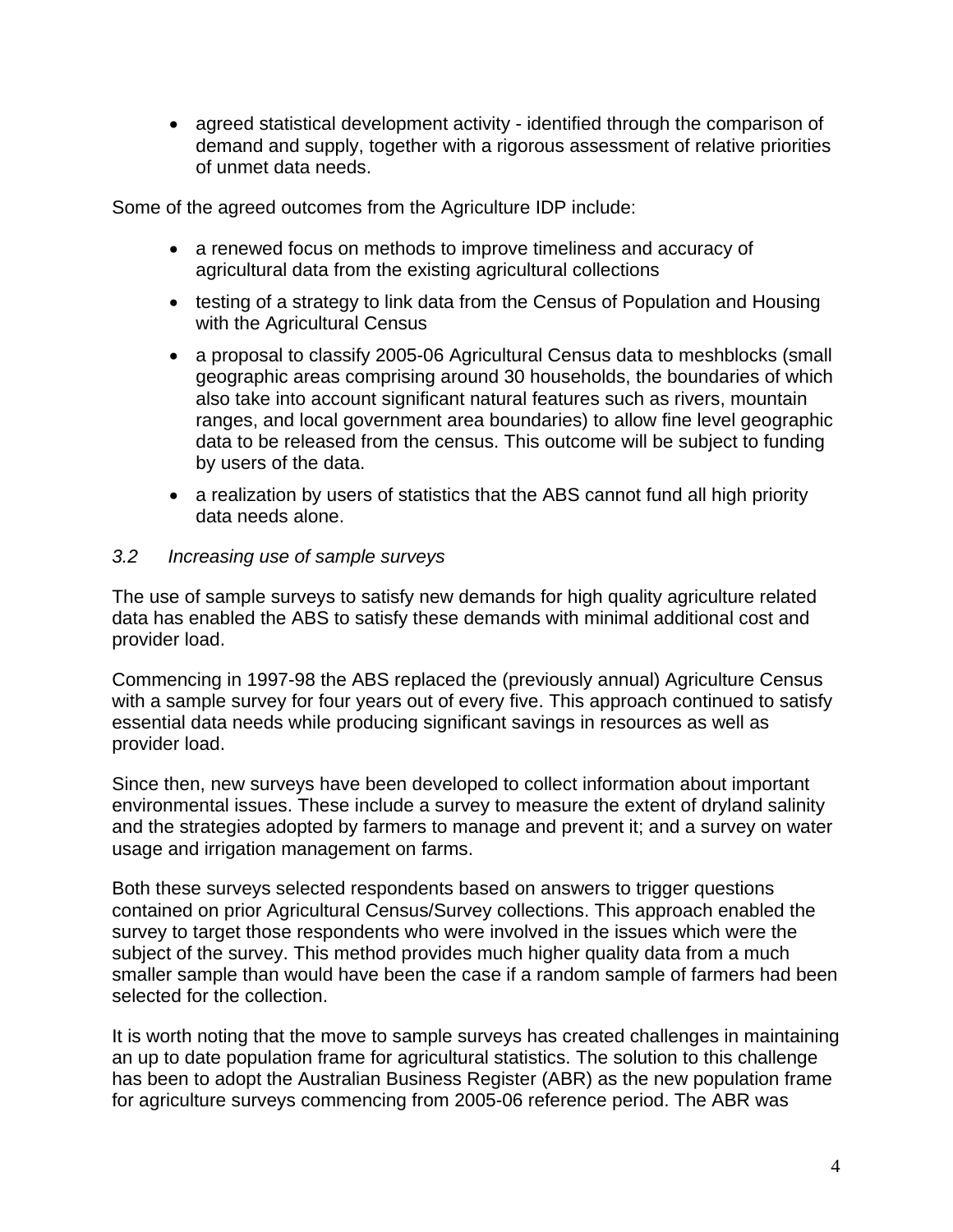created as part of recent taxation reform initiatives implemented in Australia and is maintained by the Australian Taxation Office.

### *3.3 Alternative sources of data and linking of datasets*

Identifying alternative sources of data, including administrative data held by government agencies and private organizations, offers the potential to significantly improve the ability of statistical organizations such as the ABS to meet new and existing demands for data.

Many organizations such as tax and inland revenue offices, customs offices, licensing authorities, local and state government authorities and some private organisations hold various information on households and businesses. Much of this information is available (at the aggregate level and subject to privacy laws) to the public, but its existence is not widely known.

Initiatives such as the development and maintenance of directories of all known available datasets relating to a particular subject matter are an important source for those attempting to find information about a particular subject. Work associated with the development of these directories is very useful and in many cases identifies information which otherwise would have required the development of a new statistical collection in order to obtain it.

The ABS also makes extensive use of alternative datasets relating to agriculture to confront data collected by ABS. This approach is one of the tools used by ABS to ensure that significant errors or coverage issues are identified prior to publication of the data.

One other way of satisfying new demands for data is to make better use of existing ABS datasets by linking them. Extensive investigations are currently underway into the linking of the Census of Population and Housing and the Agricultural Census. Should this be successful, it will provide data users with a much more detailed dataset than can be obtained from each of the collections separately.

The use of external datasets (for example data held by the Australian Taxation Office) to supplement data collected by the ABS provides significant savings in data collection costs and provider load for a number of ABS collections.

#### *3.4 Use of latest technology*

The ABS invests heavily in evaluating the latest technology available for statistical organizations, and designs much of its own software associated with collection processing.

Technology relating to data capture (for example scanners, character reading software and on-line editing software), survey design (relating to stratification, sample selection), survey processing (used for dispatch and collection control, editing data, imputing for non-response and reporting of estimates) are all used extensively by the ABS.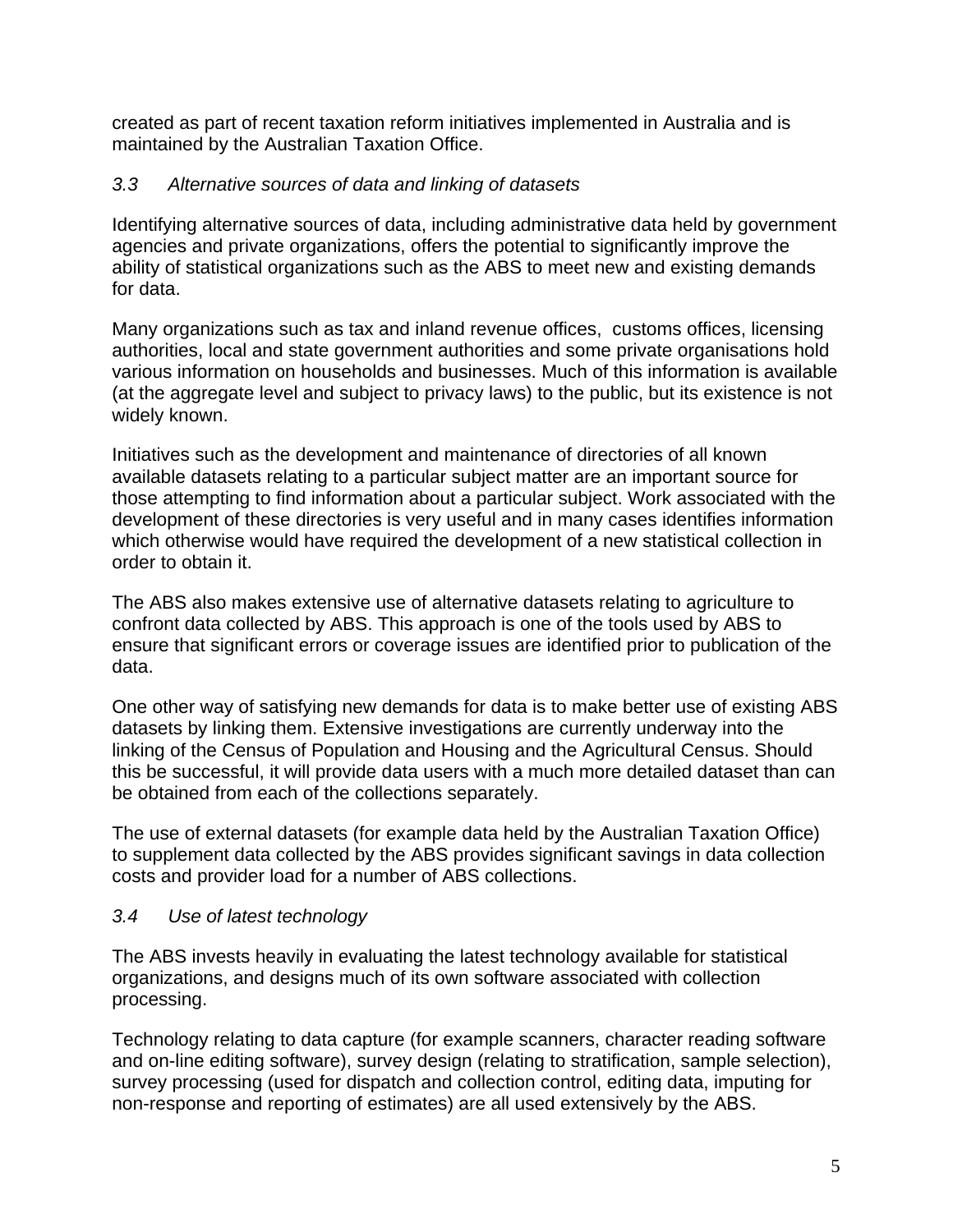The stringent evaluation and use of the latest technology ensures that technology is used to best advantage and contributes maximum savings and efficiencies to the agriculture program.

# *3.5 Regular review of processes and structures*

The ABS conducts regular reviews of its processes and structures to ensure that it remains an effective organization able to fulfill its obligations to government and the community.

In response to technological advances, and the continuing need to realize productivity gains to generate capacity for future statistical work, the ABS commenced a major review of its structure and operations in 1999. In early 2002, following two years of extensive investigation into various options, and much consultation with staff, a decision to proceed with what is known as 'the Business Statistics Innovation Program (BSIP)' was announced.

BSIP involved establishing:

- an Economic Statistics Data Centre (ESDC) a common, nationally managed environment for pre-input editing functions for all business collections
- Business Statistics Centres (BSCs) responsible for the production of regular ABS outputs, including analysis
- National Statistical Centres (NSCs) responsible for providing statistical leadership in a designated field of statistics focusing on issues mainly to do with the future.

The implementation of BSIP provided ABS with opportunities to adopt the latest technology and business processes with minimal disruption to ongoing statistical collections and staffing. Without this significant restructuring, the ABS could not continue to accommodate new demands for data in the current environment of government restraint.

# *3.6 Investigating all potential sources of funding*

The ABS is very aware that without additional sources of funding, a number of important statistical initiatives would not proceed. One of the important roles the ABS has in the current climate is to bring to the attention of policy makers and other users of statistics, the fact that only the highest priority statistical collections are funded by the ABS.

This leaves a significant portion of important statistical work that needs to be funded by other means. The ABS works with users to try and identify solutions to this problem which may include:

• partial funding by ABS (with the remainder being funded by the client)